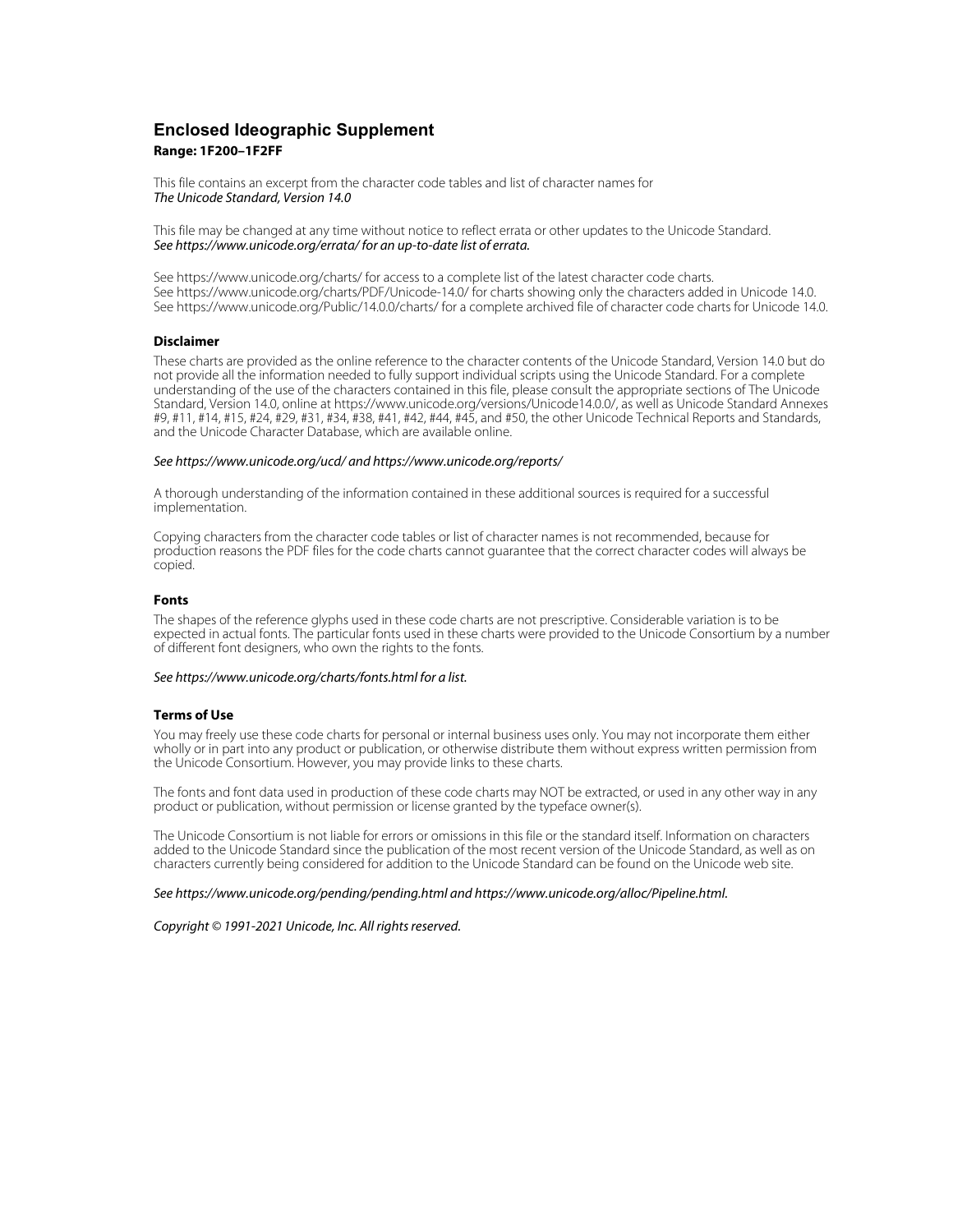|                |                 |            | 1F20 1F21 1F22 1F23 1F24 1F25 1F26 1F27 1F28 1F29 1F2A 1F2B 1F2C 1F2D 1F2E 1F2F |            |                                   |                   |            |  |  |  |  |  |
|----------------|-----------------|------------|---------------------------------------------------------------------------------|------------|-----------------------------------|-------------------|------------|--|--|--|--|--|
| 0              | ほ<br>か<br>1F200 | 1F210      | 初<br>1F220                                                                      | 走<br>1F230 | 1F240                             | 得<br>1F250        | 鴝<br>1F260 |  |  |  |  |  |
|                | 1F201           | 1F211      | 終<br>1F221                                                                      | 打<br>1F231 | 1F241                             | <u>म</u><br>1F251 | €<br>1F261 |  |  |  |  |  |
| $\overline{2}$ | ガ<br>1F202      | 双<br>1F212 | 生<br>1F222                                                                      | 禁<br>1F232 | 1F242                             |                   | ⊜<br>1F262 |  |  |  |  |  |
| 3              |                 | 1F213      | 販<br>1F223                                                                      | 空<br>1F233 | 闵<br>1F243                        |                   | 皭<br>1F263 |  |  |  |  |  |
| 4              |                 | 1F214      | 声<br>1F224                                                                      | 合<br>1F234 | 〔点〕<br>1F244                      |                   | 寺<br>1F264 |  |  |  |  |  |
| 5              |                 | 多<br>1F215 | 吹<br>1F225                                                                      | 満<br>1F235 | $[\ddagger \vec{\bf 1}]$<br>1F245 |                   | ₩<br>1F265 |  |  |  |  |  |
| 6              |                 | 解<br>1F216 | 演<br>1F226                                                                      | 有<br>1F236 | (盗)<br>1F246                      |                   |            |  |  |  |  |  |
| 7              |                 | 天<br>1F217 | 投<br>1F227                                                                      | 月<br>1F237 | (勝)<br>1F247                      |                   |            |  |  |  |  |  |
| 8              |                 | 交<br>1F218 | 捕<br>1F228                                                                      | 申<br>1F238 | (敗<br>1F248                       |                   |            |  |  |  |  |  |
| 9              |                 | 映<br>1F219 | 1F229                                                                           | 割<br>1F239 |                                   |                   |            |  |  |  |  |  |
| A              |                 | 無<br>1F21A | 1F22/                                                                           | 営<br>1F23A |                                   |                   |            |  |  |  |  |  |
| B              |                 | 料<br>1F21B | 遊<br>1F22B                                                                      | 配<br>1F23B |                                   |                   |            |  |  |  |  |  |
| C              |                 | 前<br>1F21C | 左<br>1F22C                                                                      |            |                                   |                   |            |  |  |  |  |  |
| D              |                 | 後<br>1F21D | 中<br>1F22D                                                                      |            |                                   |                   |            |  |  |  |  |  |
| Е              |                 | 再<br>1F21E | 右<br>1F22E                                                                      |            |                                   |                   |            |  |  |  |  |  |
| F              |                 | 新<br>1F21F | 指<br>1F22F                                                                      |            |                                   |                   |            |  |  |  |  |  |

The Unicode Standard 14.0, Copyright © 1991-2021 Unicode, Inc. All rights reserved.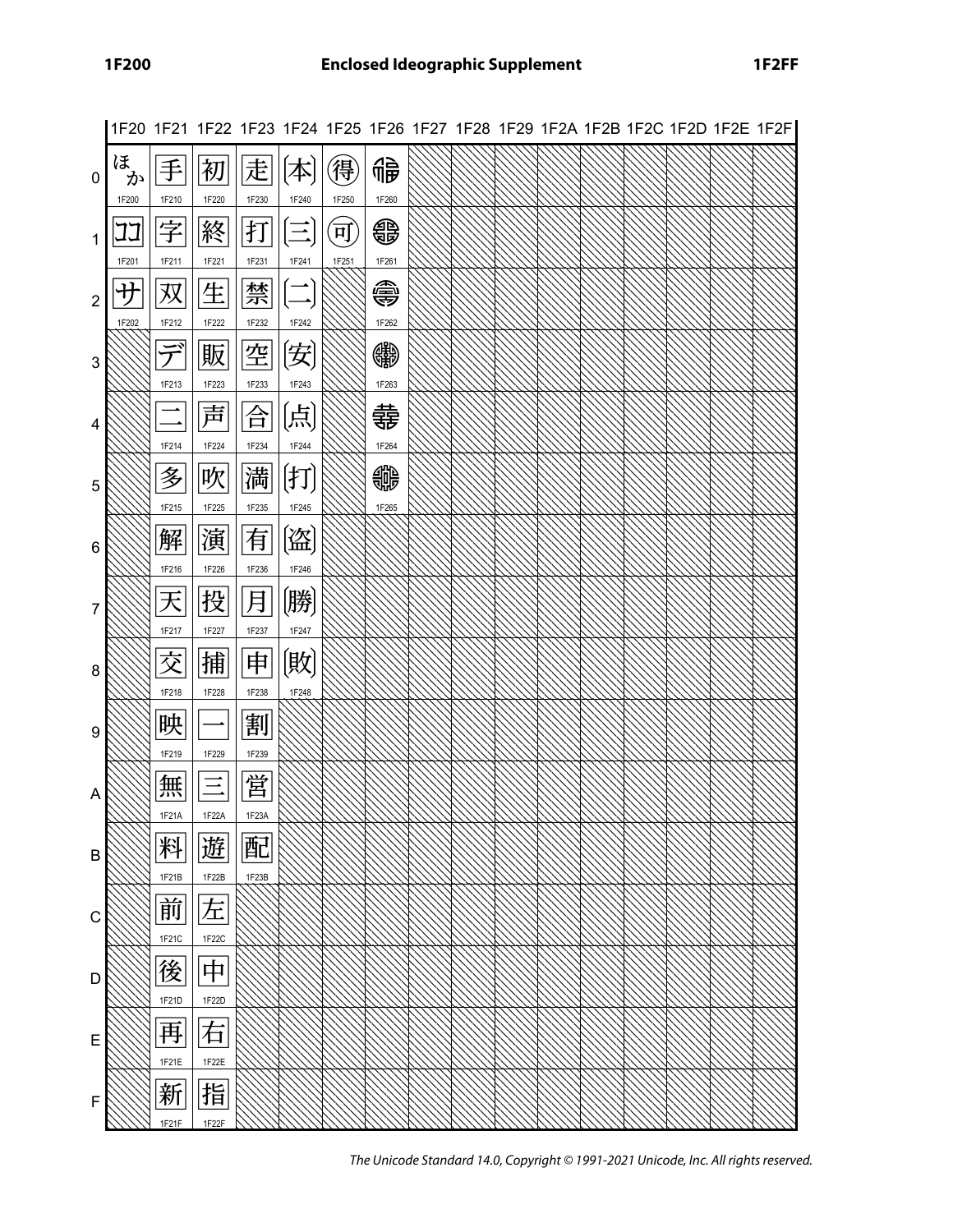|                |                        | <b>Squared hiragana from ARIB STD B24</b>                                                                                                                         |
|----------------|------------------------|-------------------------------------------------------------------------------------------------------------------------------------------------------------------|
| 1F200          | ほか                     | SQUARE HIRAGANA HOKA<br>= and others<br>≈ <square> 307B ほ 304B か</square>                                                                                         |
|                |                        |                                                                                                                                                                   |
|                |                        | Squared katakana                                                                                                                                                  |
| 1F201          | $\boxed{\mathbb{Z}^2}$ | SQUARED KATAKANA KOKO<br>= here sign                                                                                                                              |
| 1F202          | サ                      | $\approx$ <square> 30B3 <math>\equiv</math> 30B3 <math>\equiv</math><br/>SQUARED KATAKANA SA<br/>= service sign</square>                                          |
|                |                        | $\rightarrow$ 32DA $\bigoplus$ circled katakana sa<br>$\approx$ <square> 30B5 サ</square>                                                                          |
|                |                        | Squared ideographs and kana from ARIB STD B24                                                                                                                     |
| 1F210 手        |                        | SQUARED CJK UNIFIED IDEOGRAPH-624B<br>= broadcasting service with sign language<br>interpretation                                                                 |
| 1F211          | 字                      | $\approx$ <square> 624B <math>\pm</math><br/>SQUARED CJK UNIFIED IDEOGRAPH-5B57<br/>= close-captioned broadcasting<br/>≈ <square> 5B57 字</square></square>        |
| 1F212          | 网                      | SQUARED CJK UNIFIED IDEOGRAPH-53CC<br>= two-way broadcasting service                                                                                              |
| 1F213          | デ                      | $\approx$ <square> 53CC <math>\overline{\text{W}}</math><br/>SQUARED KATAKANA DE<br/>= data broadcasting service linked with a main<br/>program</square>          |
| 1F214          | 曰                      | ≈ <square> 30C7 デ<br/>SQUARED CJK UNIFIED IDEOGRAPH-4E8C<br/>= bilingual broadcasting service<br/>= second base</square>                                          |
| 1F215          | 多                      | $\approx$ <square> 4E8C <math>\equiv</math><br/>SQUARED CJK UNIFIED IDEOGRAPH-591A<br/>= sound-multiplex broadcasting service</square>                            |
| 1F216          | 解                      | $\approx$ <square> 591A 多<br/>SQUARED CJK UNIFIED IDEOGRAPH-89E3<br/>= commentary broadcasting</square>                                                           |
| 1F217          | 闲                      | $\approx$ <square> 89E3 解<br/>SQUARED CJK UNIFIED IDEOGRAPH-5929<br/>= weather forecast<br/><math>\approx</math> <square> 5929 <math>\pm</math></square></square> |
| 1F218 <b>図</b> |                        | SQUARED CJK UNIFIED IDEOGRAPH-4EA4<br>= traffic information                                                                                                       |
| 1F219          | 映                      | $\approx$ <square> 4EA4 <math>\bar{\mathcal{R}}</math><br/>SQUARED CJK UNIFIED IDEOGRAPH-6620<br/>= drama film</square>                                           |
| 1F21A  無       |                        | $\approx$ <square> 6620 映<br/>SQUARED CJK UNIFIED IDEOGRAPH-7121<br/>= free broadcasting service<br/>= non-existence sign</square>                                |
| 1F21B          | 料                      | $\approx$ <square> 7121 無<br/>SQUARED CJK UNIFIED IDEOGRAPH-6599<br/>= pay broadcasting service<br/><math>\approx</math> <square> 6599 料</square></square>        |
| 1F21C  前       |                        | SQUARED CJK UNIFIED IDEOGRAPH-524D<br>$=$ the first part<br>$\approx$ <square> 524D 前</square>                                                                    |
| 1F21D          | 後                      | SQUARED CJK UNIFIED IDEOGRAPH-5F8C<br>= the latter part<br>≈ <square> 5F8C 後</square>                                                                             |
| 1F21E  再       |                        | SQUARED CJK UNIFIED IDEOGRAPH-518D<br>= rebroadcast<br>$\approx$ <square> 518D 再</square>                                                                         |
|                |                        |                                                                                                                                                                   |

|     |                   |   | 1F21F   新 SQUARED CJK UNIFIED IDEOGRAPH-65B0<br>= new series of programs                                                  |
|-----|-------------------|---|---------------------------------------------------------------------------------------------------------------------------|
|     | 1F220 初           |   | $\approx$ <square> 65B0 新<br/>SQUARED CJK UNIFIED IDEOGRAPH-521D<br/>= first released program</square>                    |
|     | 1F221             | 終 | ≈ <square> 521D 初<br/>SQUARED CJK UNIFIED IDEOGRAPH-7D42<br/>= the last episode</square>                                  |
|     | 1F222 生           |   | ≈ <square> 7D42 終<br/>SQUARED CJK UNIFIED IDEOGRAPH-751F<br/>= live broadcast</square>                                    |
|     | 1F223             | 販 | $\approx$ <square> 751F <math>\pm</math><br/>SQUARED CJK UNIFIED IDEOGRAPH-8CA9<br/>= mail-order</square>                 |
|     | 1F224             | 声 | ≈ <square> 8CA9 販<br/>SQUARED CJK UNIFIED IDEOGRAPH-58F0<br/><math>=</math> voice actors</square>                         |
|     | 1F <sub>275</sub> | 吹 | ≈ <square> 58F0 声<br/>SQUARED CJK UNIFIED IDEOGRAPH-5439<br/>= dubbed version</square>                                    |
|     | 1F226             | 演 | $\approx$ <square> 5439 吹<br/>SQUARED CJK UNIFIED IDEOGRAPH-6F14<br/>= performed by</square>                              |
| ain | 1F227 段           |   | ≈ <square> 6F14 演<br/>SQUARED CJK UNIFIED IDEOGRAPH-6295<br/><math>=</math> pitcher</square>                              |
|     | 1F228             | 捕 | $\approx$ <square> 6295 投<br/>SQUARED CJK UNIFIED IDEOGRAPH-6355<br/><math>=</math> catcher</square>                      |
|     | 1F229 -           |   | $\approx$ <square> 6355 捕<br/>SQUARED CJK UNIFIED IDEOGRAPH-4E00<br/>= first base</square>                                |
|     | 1F22A E           |   | $\approx$ <square> 4E00 <math>-</math><br/>SQUARED CJK UNIFIED IDEOGRAPH-4E09<br/>= third base</square>                   |
|     | 1F22B  遊          |   | $\approx$ <square> 4E09 <math>\equiv</math><br/>SQUARED CJK UNIFIED IDEOGRAPH-904A<br/><math>=</math> short stop</square> |
|     | 1F22C __ 左        |   | $\approx$ <square> 904A 遊<br/>SQUARED CJK UNIFIED IDEOGRAPH-5DE6<br/>= left field</square>                                |
|     | 1F22D 电           |   | $\approx$ <square> 5DE6<math>\pm</math><br/>SQUARED CJK UNIFIED IDEOGRAPH-4E2D<br/>= center field</square>                |
|     |                   |   | ≈ <square> 4E2D 中<br/>= right field</square>                                                                              |
|     |                   |   | $\approx$ <square> 53F3 右<br/>1F22F 图 SQUARED CJK UNIFIED IDEOGRAPH-6307<br/>= designated hitter</square>                 |
|     |                   |   | = reserved sign<br>≈ <square> 6307 指<br/>1F230 起 SQUARED CJK UNIFIED IDEOGRAPH-8D70<br/><math>=</math> runner</square>    |
|     | 1F231             |   | $\approx$ <square> 8D70 走<br/><b>打 SQUARED CJK UNIFIED IDEOGRAPH-6253</b><br/><math>=</math> batter</square>              |
|     |                   |   | $\approx$ <square> 6253 打</square>                                                                                        |
|     |                   |   | <b>Squared ideographs</b>                                                                                                 |
|     |                   |   | 1F232 图 SQUARED CJK UNIFIED IDEOGRAPH-7981<br>= prohibited sign                                                           |
|     |                   |   |                                                                                                                           |

≈ <square> 7981 禁